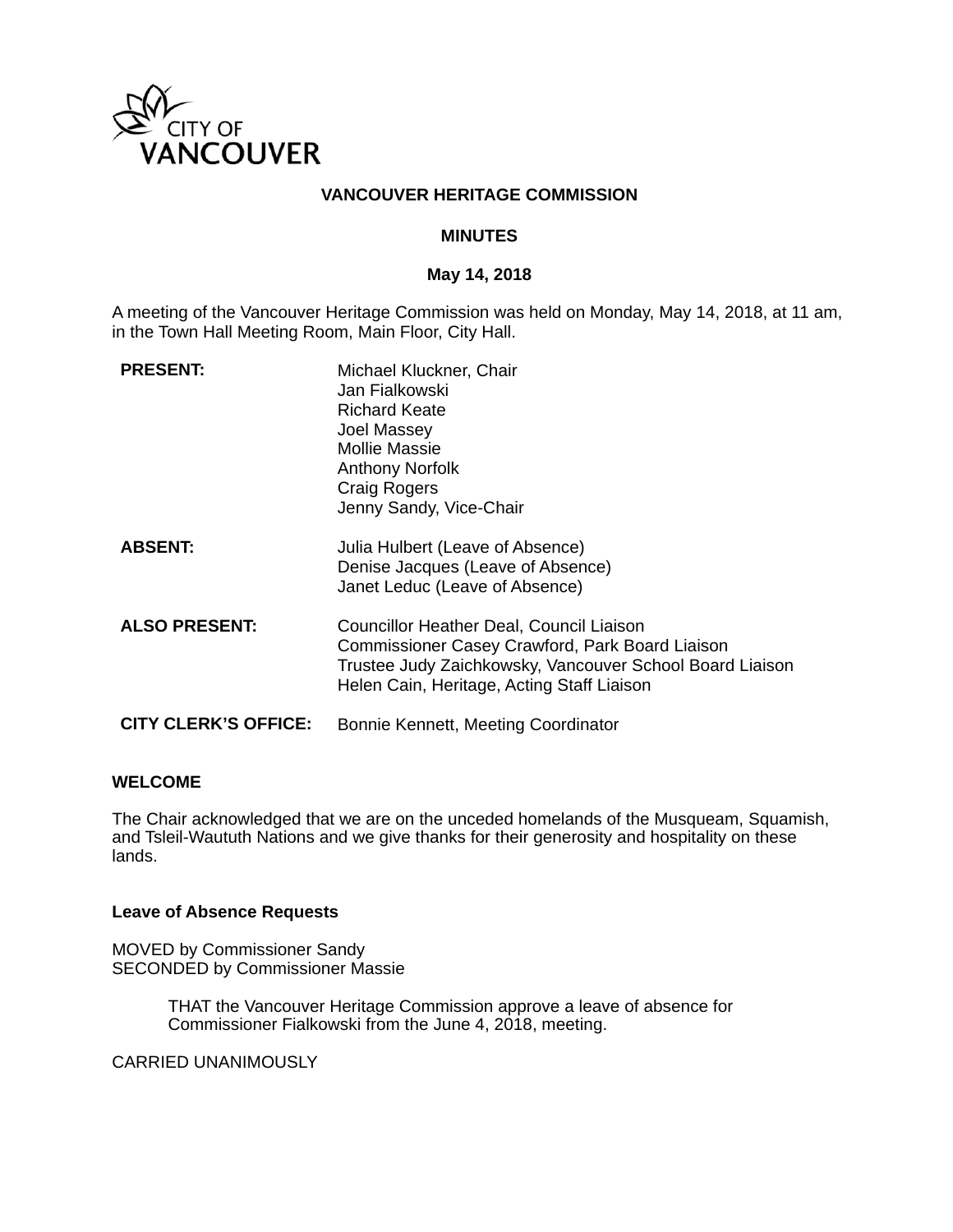# **Approval of Minutes**

The Chair clarified a few points in the April 30, 2018, minutes regarding Item 3 (b) Staff Liaison Update, and provided additional detail as follows:

- Several large application projects will be presented at the May 14 meeting;
- Staff will present the Heritage Strategy and answer questions. Discussion is scheduled for the June 25 and July 17 meetings;
- Staff will provide a second presentation on July 17 on the new Heritage Incentive Program. The Commission will be asked to pass a motion on the components of the Heritage Action Plan, including the Heritage Strategy, Heritage Register and Heritage Incentive Program. Staff will be available to answer questions.
- A report on the Heritage Action plan is scheduled for September 18, 2018.

### MOVED by Commissioner Sandy SECONDED by Commissioner Massie

THAT the Vancouver Heritage Commission approve the Minutes from the meeting of April 30, 2018, as amended.

CARRIED UNANIMOUSLY

## **1. Business Arising from the Minutes**

None.

## **2. Conservation Review**

### **(a) Waterfront Tower – 555 West Cordova Pre-Application Workshop**

Applicant:

- Laura Jimenez, Architect, Adrian Smith + Gordon Hill Architecture
- Graham Barron, Architect, B+H Architect
- Mathew Cavanaugh, Cadillac Fairview
- Robert Lemon, Heritage Consultant

Staff:

- Jason Olinek, Development Planner
- Zlatan Jankovic, Heritage Planner

The Chair noted an amendment to the agenda as follows:

• Delete from the last sentence in paragraph two, "and the project is generally consistent with its planning framework".

Staff and the applicant provided an overview of the proposal to construct a mix-use office tower at 555 West Cordova Street and responded to questions.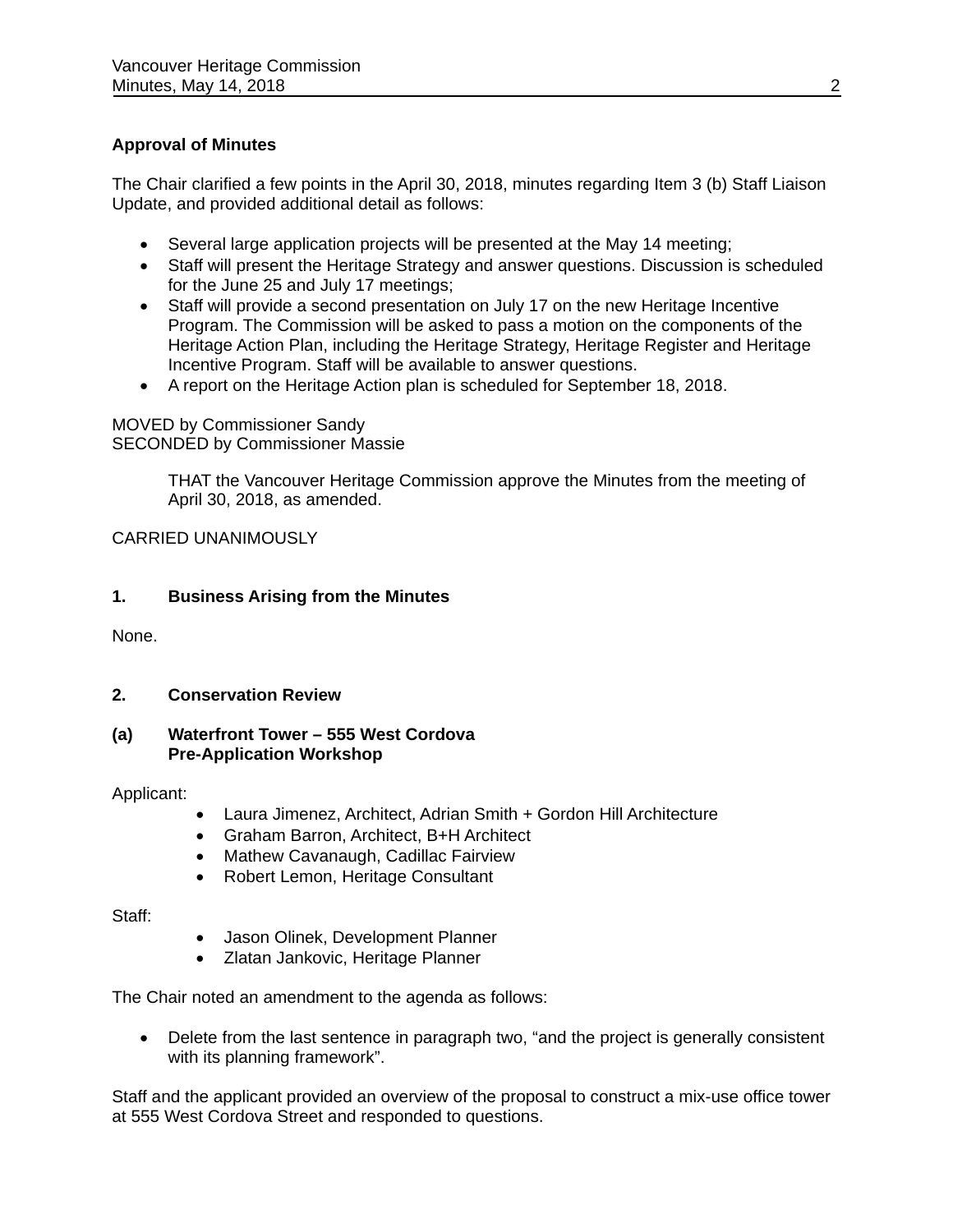The Vancouver Heritage Commission thanked the applicant and staff for their detailed presentation on the Waterfront Tower at 555 West Cordova Street, noting the following comments made informally in the workshop format:

- Will there be material impacts on the station itself? The consensus was there wouldn't;
- Public realm extensions were supported enthusiastically;
- How did the height of the building go from 11 storeys to 26?;
- The City is working on a study with the Port of Vancouver on terms of reference; this is going on now, and will continue until at least March 2019;
- The architect says that it is a smaller building than the 2014 one, but it is more square;
- The bronze war memorial statue is not mentioned in the material presented but would need to be incorporated into the public space planning. Location, treatment and restoration of it need to be studied;
- The City ought to finish the Waterfront Hub Study first before approving a building of this scale;
- Concerns with added traffic activity the Granville Street extension should be considered;
- The design as presented is not subordinate, is distinguishable, but is not compatible [these being generally accepted criteria for new buildings adjoining heritage one];
- Pulling the building back from the street is great; it is an interesting building, but it will take away from the two jewels [Waterfront Station and The Landing]; not a cohesive tidy picture. Building says "look at me.";
- The juxtaposition of the new structure will emphasize the heritage buildings. Bookending the plaza will make it more lively; mix is important, adding not subtracting to the city's fabric;
- The new building should be visually compatible and subordinate but is neither: it looms over the waterfront station, somewhat overpowering. Upper part of the building overhangs the station;
- Seems quite high, can it be made smaller?;
- Much improved from previous application, much more visible heritage facades;
- Fourth storey public access, will likely be a viewing platform says the developer;
- Shifting of the base around the corner is the best part of the project;
- Faceting of the tower is contentious i.e. there were comments for and against;
- Robust heritage buildings can stand up without being submissive;
- Public realm additions to the former parking lot will be totally positive;
- Resolution of the ground floor of the new building works; the architect and heritage consultant note the new podium line of the new building reflecting the station's height;
- Building shouldn't be this tall more modest will fit in better;
- Love the rotation, pushing the building back; the space created will dominate more than the height of the tower to any pedestrian; and
- The 11-storey height was set for a reason. A good site for a boutique office tower of 11 storeys, which would be compatible because of scale with the heritage buildings.

The Chair thanked the applicants and staff for the thoughtful discussion.

**\* \* \* \* \*** 

The Commission recessed at 12:17 pm and reconvened at 12:27 pm.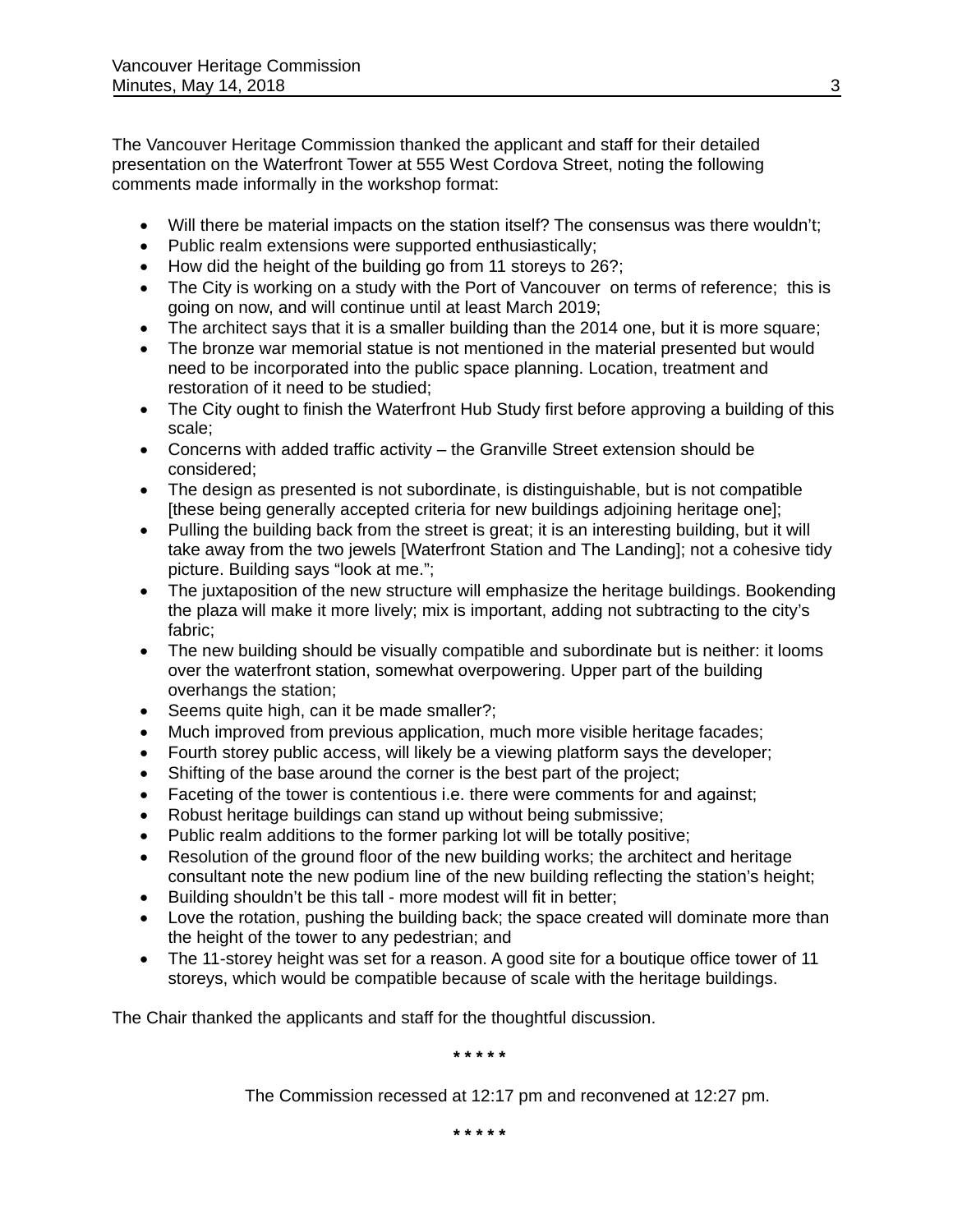### **(b) 349 West Georgia Street – Main Post Office – DP-2018-00380 VHR (A) proposed for heritage protection Heritage Conservation Plan**

Issues:

- Heritage rehabilitation strategy for the site, overall approach
- Heritage conservation plan; proposed heritage conservation procedures, specifically for storefronts and windows
- Artwork conservation procedures
- Support for the heritage designation

### Applicant:

- Mark Thompson, Architect, MCM Partnership
- Donald Luxton, Heritage Consultant, Donald Luxton & Associates
- John Cordonier, Developer, Quadreal Property Group
- Tony Astles, Developer, Bentall Kennedy LLP

Staff:

- Zlatan Jankovic, Heritage Planner
- Paul Cheng, Development Planner

Staff and the applicant provided an overview of the application and responded to questions.

MOVED by Commissioner Fialkowski SECONDED by Commissioner Norfolk

> THAT the Vancouver Heritage Commission enthusiastically supports the application for rehabilitation of the former Main Post Office building at 349 West Georgia Street including the preservation and rehabilitation of the building podium, the increase in porosity of the Homer, Dunsmuir and Hamilton facades, the design treatment of the Georgia Street side, and the addition of the office component atop the existing structure, as presented to the Commission at its meeting on May 14, 2018.

> THAT the Commission supports in general the Conservation Plan, noting with approval the strategy to retain and rehabilitate the maximum amount of original fabric, including but not limited to windows, doors and wall elements.

> THAT the Commission supports the preservation of the two aluminum Arms of Canada on the primary historic façade facing Georgia Street.

THAT the Commission understands the intention of the applicant to relocate postal elements salvaged from the building, probably in the retail concourse, and supports the relocation and restoration of the Orville Fisher and Paul Huba murals and dedicatory panel although the Commission is unable to comment on their proposed new locations.

THAT the Commission supports the relocation of the "Robert Winter" inscription and the Paul Huba postman bas relief to the southeast corner of the building.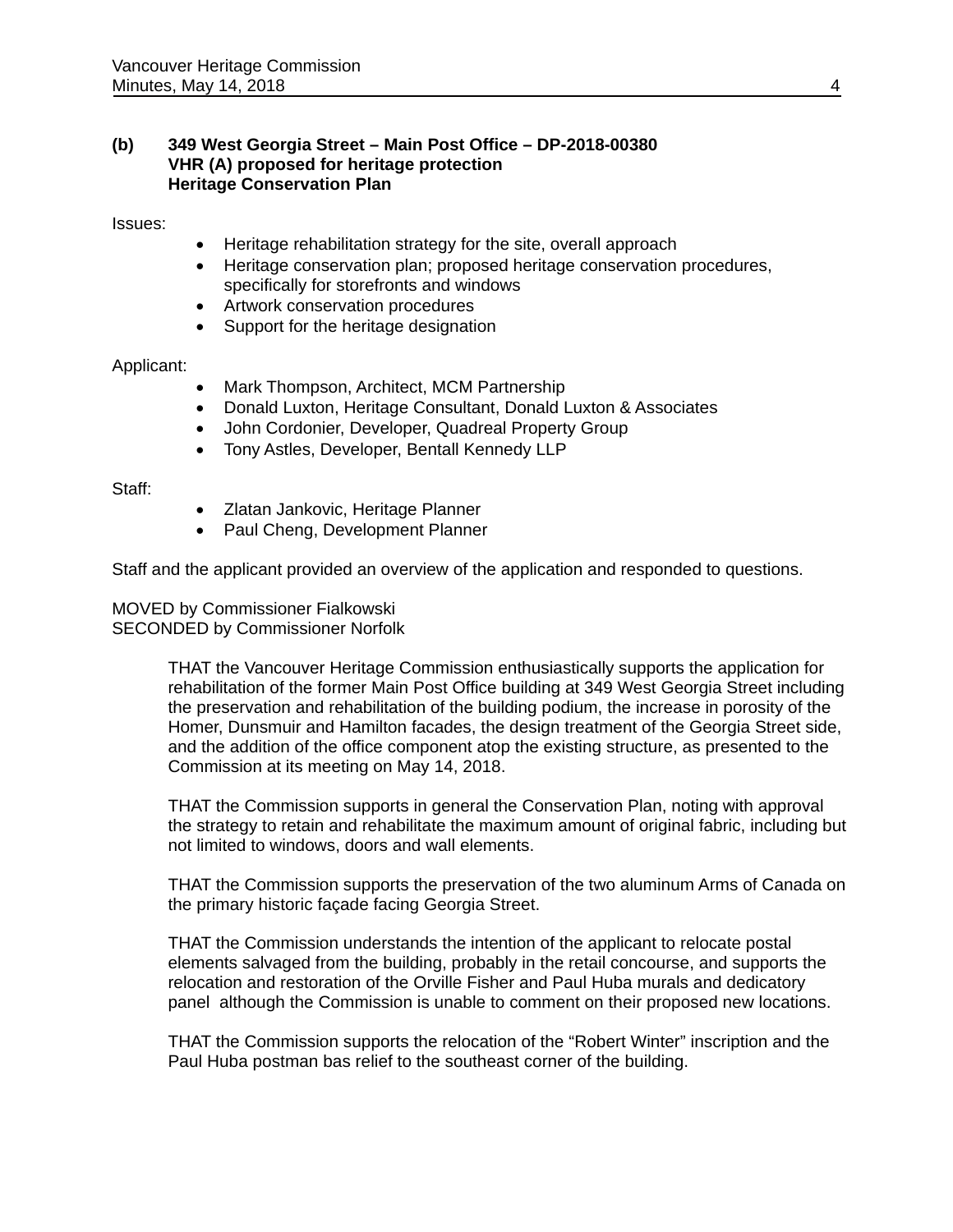FURTHER THAT the Commission commends the architects, developer and heritage consultants for their detailed and thoughtful treatment of this landmark building. The Commission supports the designation of the building as part of this development permit process.

## CARRIED UNANIMOUSLY

### **3. Statement of Significance and Vancouver Heritage Subcommittee Report**

Staff circulated, reviewed and amended the report from the Statement of Significance and Vancouver Heritage Register Subcommittee meeting held on May 7, 2018, and responded to questions.

MOVED by Commissioner Norfolk SECONDED by Commissioner Massie

- A. THAT the Vancouver Heritage Commission supports adding the following buildings to the Vancouver Heritage Register as B-listings:
	- $\bullet$  669 East 21<sup>st</sup> Avenue Wait House; and
	- 1455 West Georgia Street IBM Building.
- B. THAT the Vancouver Heritage Commission supports adding the following buildings to the Vancouver Heritage Register as C-listings:
	- 3645 Fraser Street Swarbrick House; and
	- 1168 East Hastings Street Vernon Apartments.
- C. THAT the Vancouver Heritage Commission does not support adding the building at 3629 Fraser Street – Carlson Building, to the Vancouver Heritage Register.
- D. THAT the Vancouver Heritage Commission requests that the Statements of Significance for the following buildings be referred back to the consultants for revisions and, where necessary, to complete revisions to the Vancouver Heritage Register Evaluations::
	- $\bullet$  669 East 21<sup>st</sup> Avenue Wait House;
	- 3629 Fraser Street Carlson Building;
	- 3645 Fraser Street Swarbrick House; and
	- 1445 West Georgia Street IBM Building.
- E. THAT the Heritage Assessment for 1168 East Hastings Street Vernon Apartments, be used as the basis to prepare a Statement of Significance and to revise the Vancouver Heritage Register Evaluation accordingly.

CARRIED UNANIMOUSLY